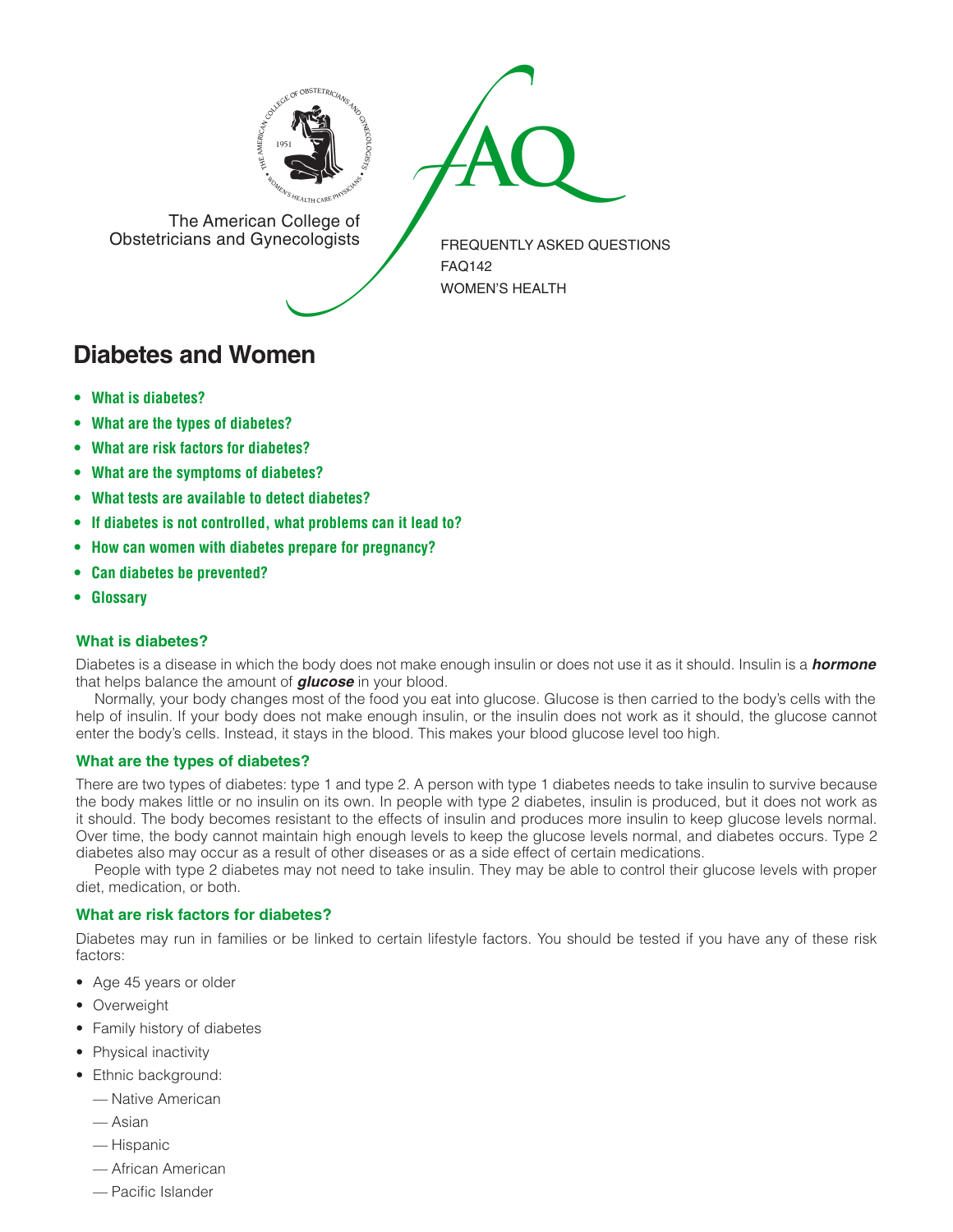- Previous abnormal glucose screening results
- High blood pressure
- High cholesterol
- History of gestational diabetes or a baby weighing more than 9 pounds at birth
- *Polycystic ovary syndrome*
- History of *cardiovascular disease*

## **What are the symptoms of diabetes?**

The symptoms of type 1 and type 2 diabetes are listed as follows:

Type 1 diabetes

- Increased thirst or urination
- Constant hunger
- Weight loss without trying
- Blurred vision
- Extreme fatigue

#### Type 2

- Any symptoms of type 1 diabetes
- Sores that are slow to heal
- Dry, itchy skin
- Loss of feeling or tingling in feet
- Infections, such as a yeast infection, that keep coming back

### **What tests are available to detect diabetes?**

There are three types of tests used to diagnose diabetes:

- 1. Fasting plasma glucose test—This is the easiest and most common way to test for diabetes. Before the test, you must fast (not eat or drink anything but water) for at least 8 hours. One sample of blood is obtained.
- 2. Random, also called casual, plasma glucose test—Your health care provider may screen you when you are not fasting by measuring your glucose levels.
- 3. Oral glucose tolerance test—Before you have this test, you must fast overnight. You will first have a fasting plasma glucose test. Next, you will drink a liquid that contains glucose. Blood samples are taken to measure your blood glucose level over several hours.

### **If diabetes is not controlled, what problems can it lead to?**

If diabetes is not controlled, long-term, severe health problems may occur:

- Kidney disease that can lead to high blood pressure or kidney failure
- Eye problems that can lead to blindness
- Nerve damage and blood vessel damage in the feet that can cause pain, numbness, infection, and possibly the need to remove a toe, foot, or leg
- High blood cholesterol levels that can lead to stroke and heart disease
- Certain infections, such as bladder or kidney infections, vaginal infections, yeast infections, and skin infections
- Problems in pregnancy
- Thyroid problems

### **How can women with diabetes prepare for pregnancy?**

If you have diabetes, preparing for pregnancy can improve your health and that of your future child (see FAQ176 "A Healthy Pregnancy for Women With Diabetes"). Plan to see your health care provider before you get pregnant to discuss your care. You should try to have good control over your glucose level a number of weeks before you become pregnant. Your health care provider may suggest changes in your care that will help lower your glucose to a normal range.

### **Can diabetes be prevented?**

To help prevent diabetes, follow a healthy diet and get regular exercise (see FAQ064 "Weight Control: Eating Right and Keeping Fit"). This also can help keep your weight down—a key part of preventing diabetes. The following steps can help prevent the disease: